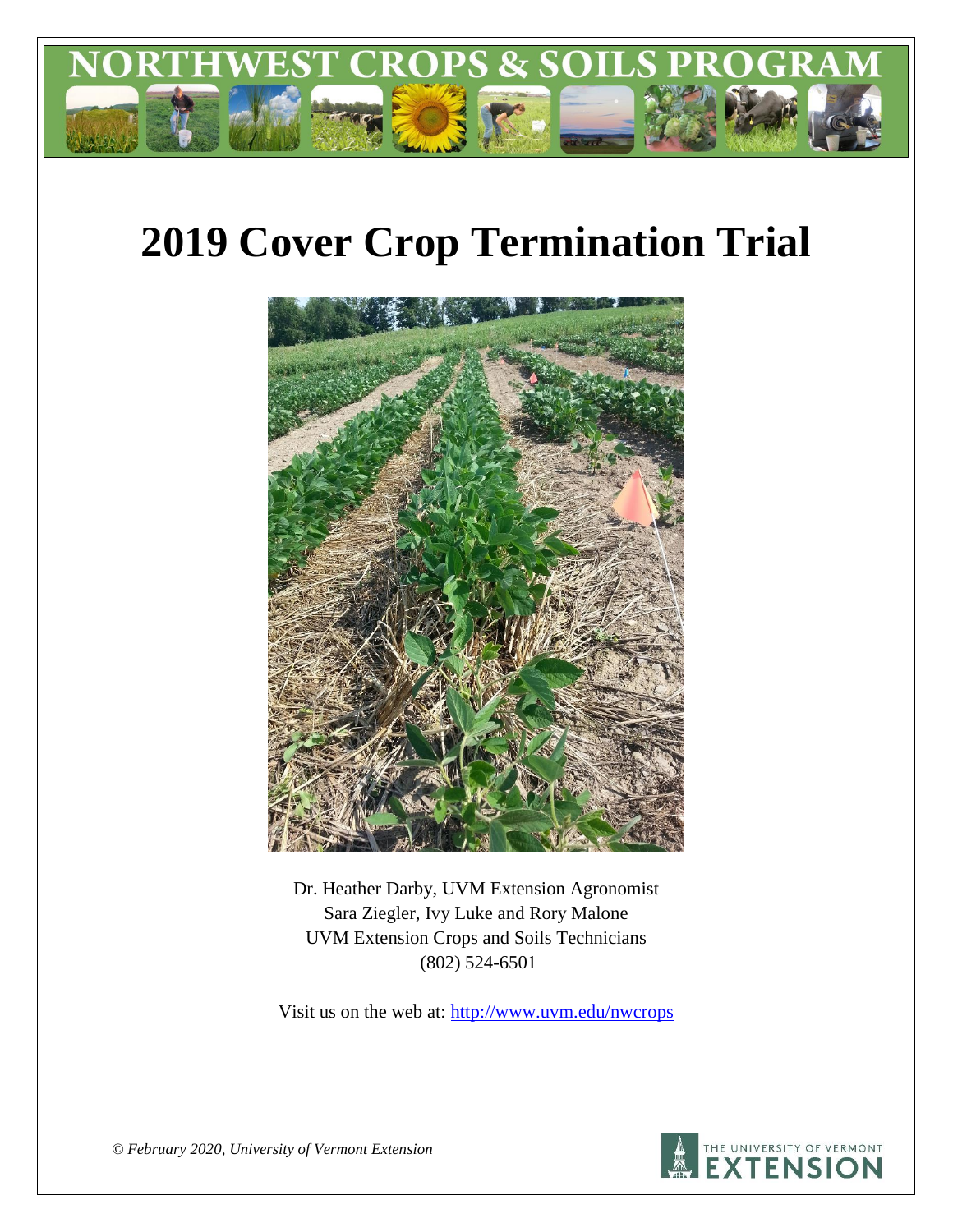#### **2019 COVER CROP TERMINATION TRIAL Dr. Heather Darby, University of Vermont Extension [heather.darby\[at\]uvm.edu](mailto:heather.darby@uvm.edu?subject=2012%20Short%20Season%20Corn%20Report)**

In 2019, the University of Vermont Extension Northwest Crops and Soils Program investigated the impact of spring cover crop termination methods on a subsequent soybean crop's yield and quality at Borderview Research Farm in Alburgh, VT. Soybeans are grown for human consumption, animal feed, and biodiesel, and can be a useful rotational crop in corn silage and grass production systems. As cover cropping expands throughout Vermont, it is important to understand the potential benefits, consequences, and risks associated with growing cover crops in various cropping systems. In an effort to support the local soybean market and to gain a better understanding of cover cropping in soybean production systems, the University of Vermont Extension Northwest Crop and Soils (NWCS) Program, as part of a grant from the Eastern Soybean Board, conducted a trial in 2019 to investigate the impacts of different cover crop termination methods on the yield and quality of the subsequent soybean crop.

## **MATERIALS AND METHODS**

The trial was conducted at Borderview Research Farm, Alburgh, VT in 2018-2019. The experimental design was a complete randomized block design with split plots and four replications (Table 1). The main plot was spring termination method including tillage, herbicide termination before planting, and herbicide termination after planting (Table 2). Subplots were 3 cover crop treatments including winter rye (WR), winter rye & vetch (WRV), and winter rye, red clover  $\&$  radish (WRRR) (Table 3).

| <b>Location</b>       | <b>Borderview Research Farm-Alburgh, VT</b>                             |
|-----------------------|-------------------------------------------------------------------------|
| Soil type             | Benson rocky silt loam 8-15% slope                                      |
| Previous crop         | Soybeans                                                                |
| Plot size (feet)      | $5 \times 20$                                                           |
| Row spacing (inches)  | 30                                                                      |
| Replicates            | 4                                                                       |
| Soybean variety       | SG0975 (maturity group 0.9, Genuity® RoundUp Ready 2<br>Yield)          |
| Starter fertilizer    | 9-18-9 (5 gal $ac^{-1}$ )                                               |
| Weed control          | 1 qt ac <sup>-1</sup> Roundup PowerMAX <sup>®</sup> applied 27-May 2019 |
| Soybean planting date | 23-May 2019                                                             |
| Soybean harvest date  | $15-Oct-19$                                                             |

**Table 1. Trial management details, 2018-2019.**

On 1-May, cover crop biomass and percentage of soil covered were measured prior to termination. A  $0.25$ m<sup>2</sup> area in each plot was harvested and samples were weighed prior to and after drying to determine dry matter content and calculate yield. The beaded string method (Sloneker and Moldenhauer, 1977) was used to calculate percent of soil covered by plant biomass.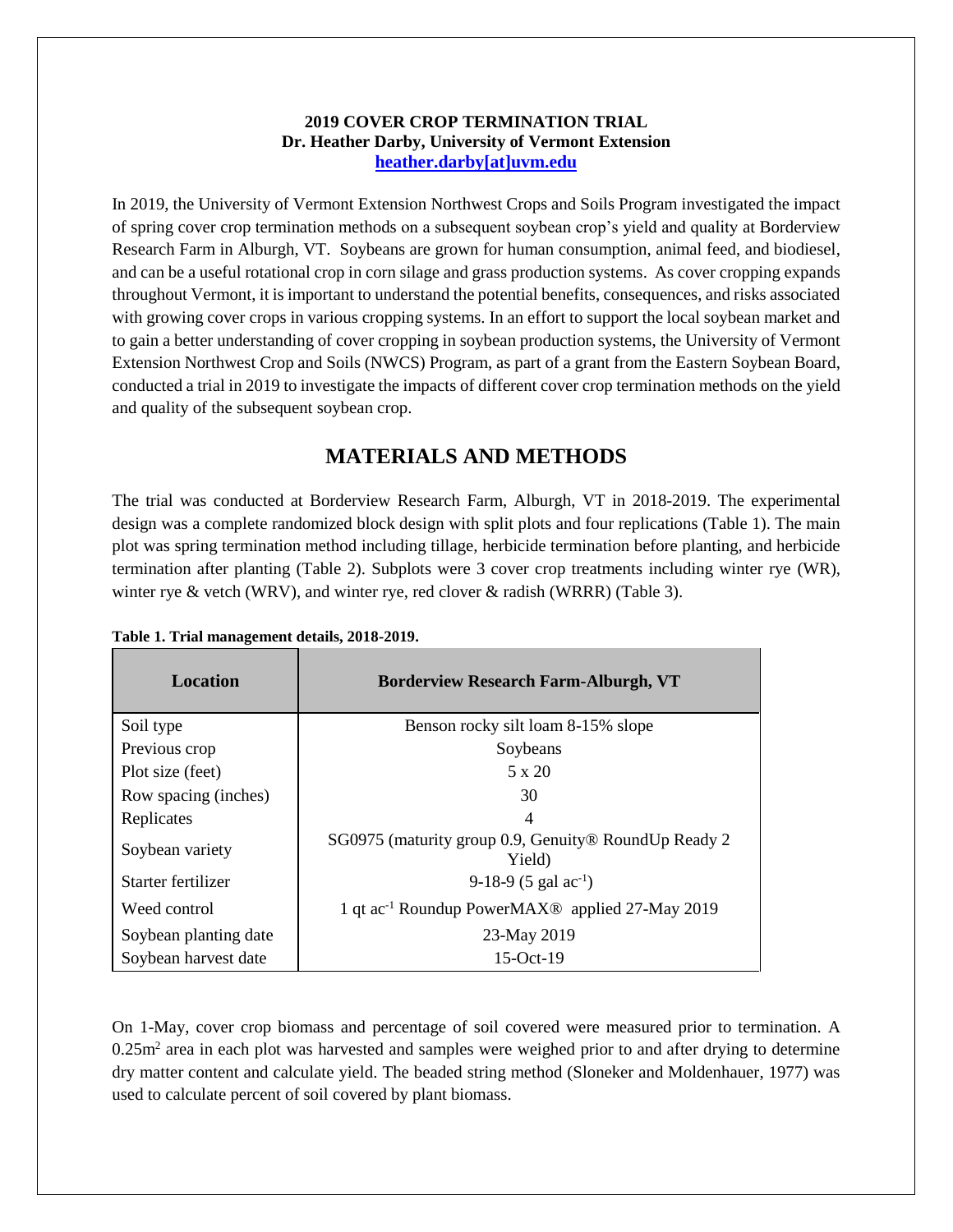| <b>Treatment</b>    | <b>Cover crop termination details</b>                                                                             |
|---------------------|-------------------------------------------------------------------------------------------------------------------|
| Tillage (10-May)    | Tilled under with moldboard plow and disc harrow prior to soybean planting                                        |
| Pre-spray (8-May)   | Sprayed with Roundup PowerMAX <sup>®</sup> at 1qt $ac^{-1}$ prior to soybean planting                             |
| Post-spray (27-May) | After soybeans were planted, cover crop was sprayed with Roundup<br>PowerMAX <sup>®</sup> at 1qt ac <sup>-1</sup> |

**Table 2. Cover crop termination treatments, Alburgh, VT, 2019.**

On 23-May, the soybeans were planted into each of the termination treatments using a 4-row cone planter with John Deere row units fitted with Almaco seed distribution units (Nevada, IA) at 185,000 seeds ac<sup>-1</sup> with 5 gal ac<sup>-1</sup> starter fertilizer (9-18-9). The variety SG0975 (maturity group 0.9) soybean was obtained from Seedway, LLC (Hall, NY) for the trial.

| <b>Treatment</b> | <b>Species</b> | <b>Variety</b> | <b>Seeding rate</b>    |  |
|------------------|----------------|----------------|------------------------|--|
|                  |                |                | $lbs$ ac <sup>-1</sup> |  |
|                  | Winter rye     | <b>VNS</b>     | 50                     |  |
| <b>WRRR</b>      | Red clover     | Medium         | 12                     |  |
|                  | Radish         | Eco-till       | 3                      |  |
|                  | Winter rye     | <b>VNS</b>     | 50                     |  |
| <b>WRV</b>       | Hairy vetch    | <b>VNS</b>     | 20                     |  |
| <b>WR</b>        | Winter rye     | <b>VNS</b>     | 75                     |  |

**Table 3. Overwintering cover crop mixtures grown prior to soybean crop, Alburgh, VT, 2019.**

On 15-Oct, the soybeans were harvested using an Almaco SPC50 small plot combine. Seed was cleaned with a small Clipper M2B cleaner (A.T. Ferrell, Bluffton, IN). They were then weighed for plot yield and tested for harvest moisture and test weight using a DICKEY-John Mini-GAC Plus moisture/test weight meter.

Yield data and stand characteristics were analyzed using mixed model analysis using the mixed procedure of SAS (SAS Institute, 1999). Replications within trials were treated as random effects, and hybrids were treated as fixed. Hybrid mean comparisons were made using the Least Significant Difference (LSD) procedure when the F-test was considered significant  $(p<0.10)$ .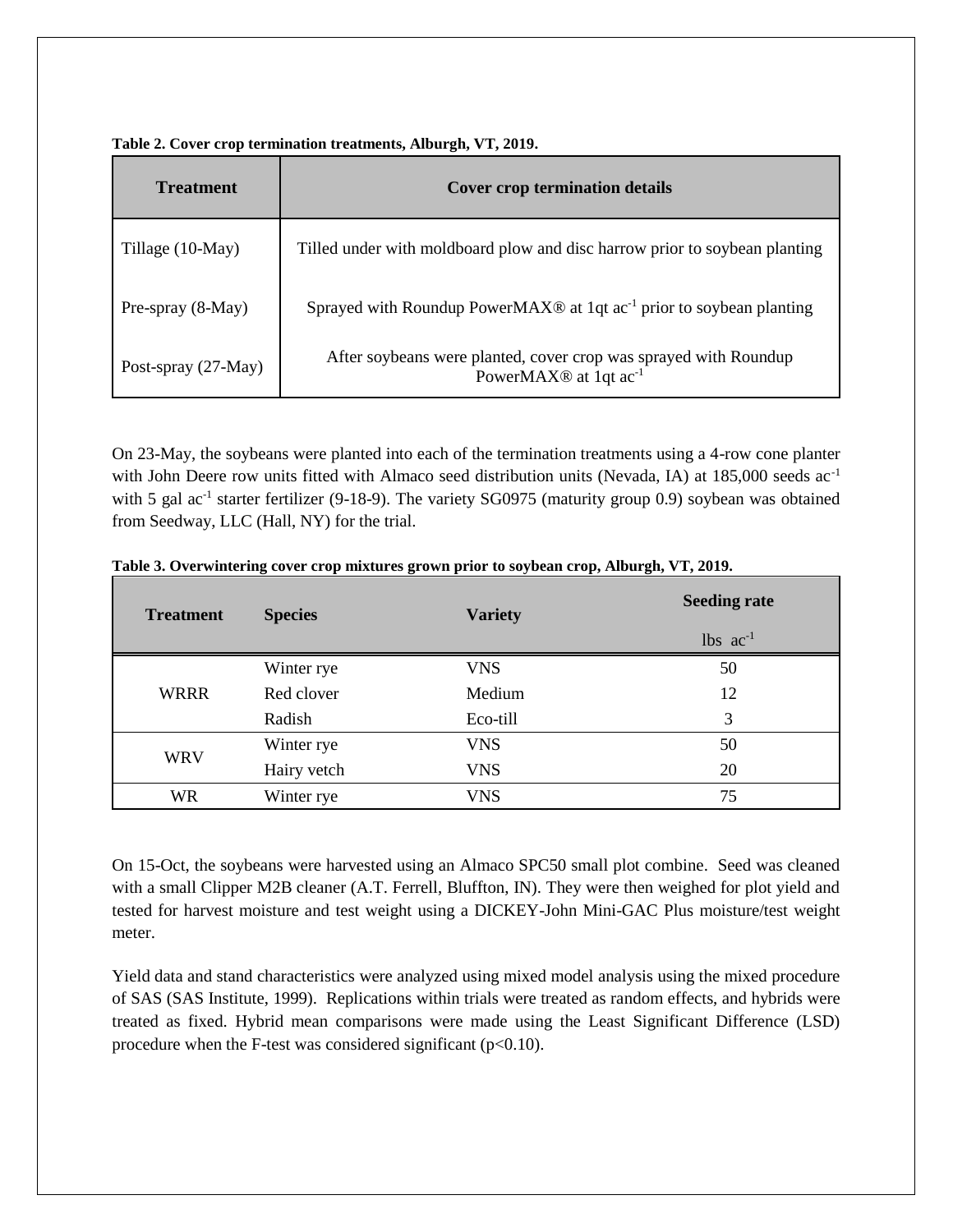Variations in yield and quality can occur because of variations in genetics, soil, weather, and other growing conditions. Statistical analysis makes it possible to determine whether a difference among treatments is real or whether it might have occurred due to other variations in the field. At the bottom of each table a LSD value is presented for each variable (i.e. yield). Least Significant Differences (LSDs) at the 0.10 level of significance are shown. Where the difference between two treatments within a column is equal to or greater than the LSD value at the bottom of the column, you can be sure that for 9 out of 10 times, there is

a real difference between the two treatments. In this example, treatment C is significantly different from treatment A but not from treatments B. The difference between B and C is equal to 1.5, which is less than the LSD value of 2.0. This means that these treatments did not differ in yield. The difference between C and A is equal to 3.0, which is greater than the LSD value of 2.0. This means that the yields of these treatments were significantly different from one another.

| Treatment      | Yield  |
|----------------|--------|
| A              | 6.0    |
| B              | $7.5*$ |
| $\mathfrak{C}$ | $9.0*$ |
| <b>LSD</b>     | 2.0    |

#### **RESULTS**

Weather data was recorded with a Davis Instrument Vantage Pro2 weather station, equipped with a WeatherLink data logger at Borderview Research Farm in Alburgh, VT (Table 4). Overall, the season began cooler and wetter than normal but became hot and dry in the middle of the summer. The month of July brought above normal temperatures and little rainfall. The longest period without rainfall in July lasted 12 days. This dry period, which occurred around the time of pod formation, may have negatively impacted soybean plant growth and productivity. However, these timely warm conditions did help the crop reach maturity. The season overall had lower than normal Growing Degree Days (GDDs) throughout much of the growing however a warm fall allow for 2400 GDDs accumulated May-Oct, 188 GDDs above normal.

| Alburgh, VT                         | May     | June    | July    | <b>August</b> | <b>September</b> | <b>October</b> |
|-------------------------------------|---------|---------|---------|---------------|------------------|----------------|
| Average temperature $({}^{\circ}F)$ | 53.3    | 64.3    | 73.5    | 68.3          | 60.0             | 50.4           |
| Departure from normal               | $-3.11$ | $-1.46$ | 2.87    | $-0.51$       | $-0.62$          | 2.22           |
|                                     |         |         |         |               |                  |                |
| Precipitation (inches)              | 4.90    | 3.06    | 2.34    | 3.50          | 3.87             | 6.32           |
| Departure from normal               | 1.45    | $-0.63$ | $-1.81$ | $-0.41$       | 0.23             | 2.72           |
|                                     |         |         |         |               |                  |                |
| Growing Degree Days (base 50°F)     | 189     | 446     | 716     | 568           | 335              | 146            |
| Departure from normal               | -9      | $-29$   | 76      | $-13$         | 17               | 146            |

|  | Table 4. Weather data for Alburgh, VT, 2019. |  |  |  |  |  |
|--|----------------------------------------------|--|--|--|--|--|
|--|----------------------------------------------|--|--|--|--|--|

Based on weather data from a Davis Instruments Vantage Pro2 with WeatherLink data logger. Historical averages are for 30 years of NOAA data (1981-2010) from Burlington, VT.

Prior to cover crop termination and subsequent soybean planting, the spring soil coverage and cover crop dry matter yield were measured (Table 5). There was significantly higher spring soil coverage and cover crop yields in the plots that would be tilled prior to soybean planting (Tillage) and the plots that would be sprayed prior to soybean planting (Pre-spray). However, there were no statistical differences in soybean yield, indicating that the cover crop termination method did not significantly impact the yield of the subsequent soybean crop (Table 5). Yields at 13% moisture ranged from 4418 lbs ac<sup>-1</sup> (Tillage) to 4673 lbs ac<sup>-1</sup> (Pre-spray). There was a significant difference in soybean test weight between the cover crop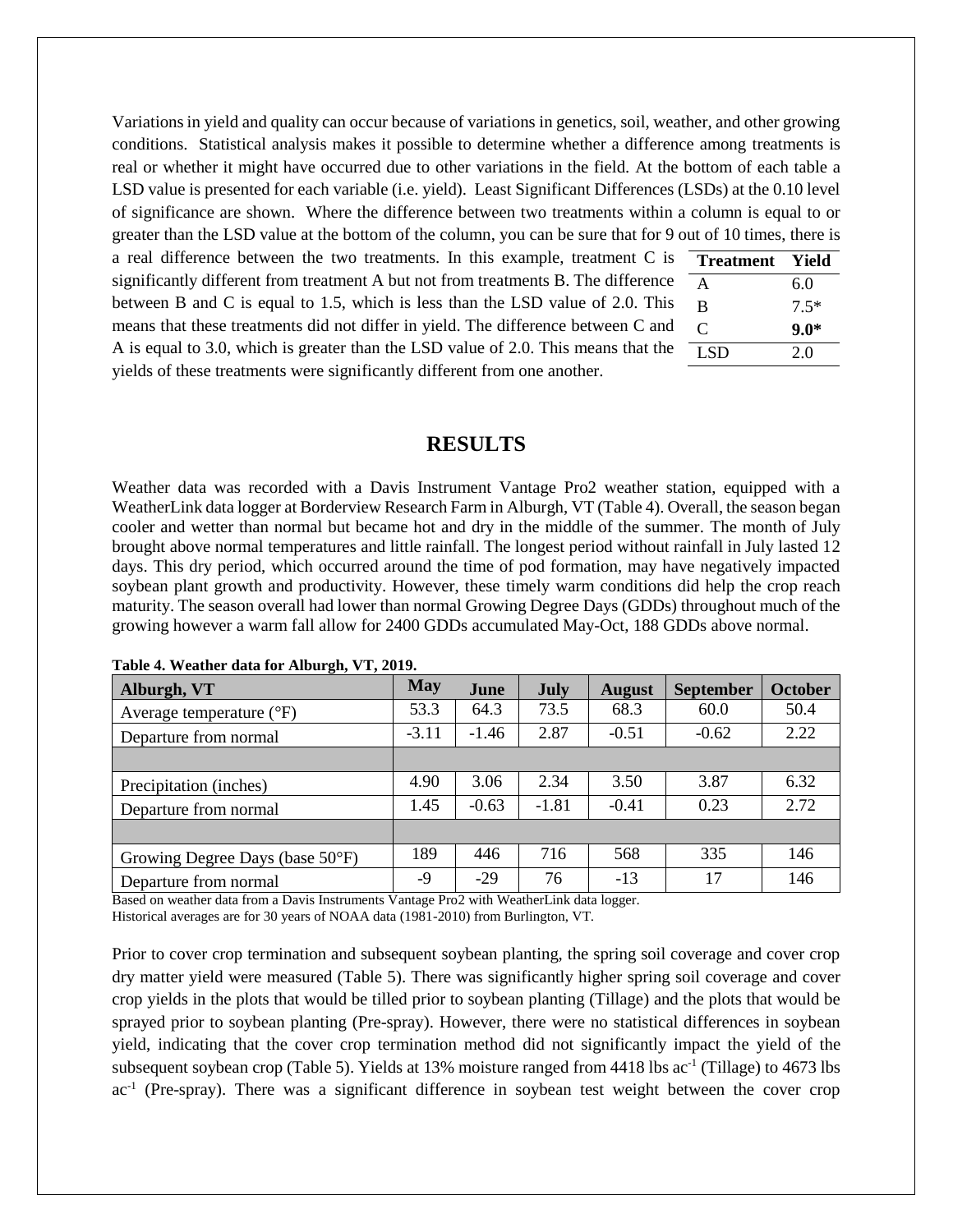termination methods. The pre-spray treatment had the highest test weight,  $57.7$  lbs bu<sup>-1</sup>, and this was statistically higher than the tillage and the post-spray treatments (56.3 lbs bu<sup>-1</sup> and 55.5 lbs bu<sup>-1</sup> respectively).

| Termination<br>method |                                                              | Prior to cover crop termination | Soybean harvest       |                        |                        |  |
|-----------------------|--------------------------------------------------------------|---------------------------------|-----------------------|------------------------|------------------------|--|
|                       | Cover crop<br>Spring soil<br>dry matter<br>coverage<br>yield |                                 | Yield at 13% moisture | Test weight            |                        |  |
|                       | %                                                            | $lbs$ ac <sup>-1</sup>          | $\log ac^{-1}$        | $lbs$ ac <sup>-1</sup> | $lbs$ bu <sup>-1</sup> |  |
| Tillage               | 84.2 <sup>a</sup>                                            | 1571 <sup>a</sup>               | 4418                  | 73.6                   | 56.3 $^{\rm b}$        |  |
| Pre-spray             | 82.1 <sup>a</sup>                                            | $1779^{\rm a}$                  | 4673                  | 77.9                   | 57.7 <sup>a</sup>      |  |
| Post-spray            | 61.0 <sup>b</sup>                                            | 1071 <sup>b</sup>               | 4634                  | 77.2                   | $55.5^{\mathrm{b}}$    |  |
| LSD $(p = 0.10)$      | 7.49                                                         | 245                             | <b>NS</b>             | <b>NS</b>              | 1.26                   |  |
| Trial mean            | 75.8                                                         | 1473                            | 4575                  | 76.3                   | 56.5                   |  |

**Table 5. Cover crop and soybean harvest characteristics by termination method, Alburgh, VT, 2019.**

\*Within a column, treatments marked with the same letter were statistically similar (p=0.10). Top performers are in **bold**. LSD-Least significant difference.

NS-No significant difference between treatments.

Prior to cover crop termination, there was significantly higher spring soil coverage and cover crop yield in WR; WRV was statistically similar (Table 6). Soybean yields were impacted by cover crop treatment. The soybean yield was highest in WRRR with  $4816$  lbs ac<sup>-1</sup> and WRV was statistically similar (4556 lbs ac<sup>-1</sup>). Test weight was not significantly different between cover crop treatments. It is interesting to note that the soybean yields were highest in the plots that had lower spring soil coverage (WRRR) and cover crop yields. Lower spring biomass in the WRRR treatment was likely a result of lower seeding rates of the winter rye and the winter termination of the radish.

|                  |                                 |                            | Prior to cover crop<br>termination | Soybean harvest 2019   |                     |                        |  |
|------------------|---------------------------------|----------------------------|------------------------------------|------------------------|---------------------|------------------------|--|
| Treatment        | <b>Species</b>                  | Spring<br>soil<br>coverage | Cover crop<br>dry matter<br>yield  | Yield at 13% moisture  |                     | Test<br>weight         |  |
|                  |                                 | %                          | $lbs$ ac <sup>-1</sup>             | $lbs$ ac <sup>-1</sup> | bu $ac^{-1}$        | $lbs$ bu <sup>-1</sup> |  |
| <b>WRRR</b>      | Winter rye/red<br>clover/radish | 71.5 <sup>b</sup>          | 1183 <sup>b</sup>                  | 4816 <sup>a</sup>      | 80.3 <sup>a</sup>   | 56.5                   |  |
| <b>WRV</b>       | Winter rye/<br>hairy vetch      | $76.9^{ab}$                | 1584 <sup>a</sup>                  | $4556$ <sup>ab</sup>   | $75.9^{ab}$         | 56.5                   |  |
| <b>WR</b>        | Winter rye                      | 79.0 <sup>a</sup>          | 1653 <sup>a</sup>                  | 4353 $^{\rm b}$        | $72.6^{\mathrm{b}}$ | 56.5                   |  |
| LSD $(p = 0.10)$ |                                 | 7.49                       | 245.1                              | 451.2                  | 7.52                | <b>NS</b>              |  |
| Trial mean       |                                 | 75.8                       | 1473                               | 4575                   | 76.3                | 56.5                   |  |

| Table 6. Cover crop and soybean harvest characteristics by cover crop mixture, Alburgh, VT, 2019. |  |  |  |  |  |  |  |  |  |  |
|---------------------------------------------------------------------------------------------------|--|--|--|--|--|--|--|--|--|--|
|---------------------------------------------------------------------------------------------------|--|--|--|--|--|--|--|--|--|--|

\*Within a column, treatments marked with the same letter were statistically similar (p=0.10). Top performers are in **bold**. LSD-Least significant difference at p=0.10.

NS-No significant difference between treatments.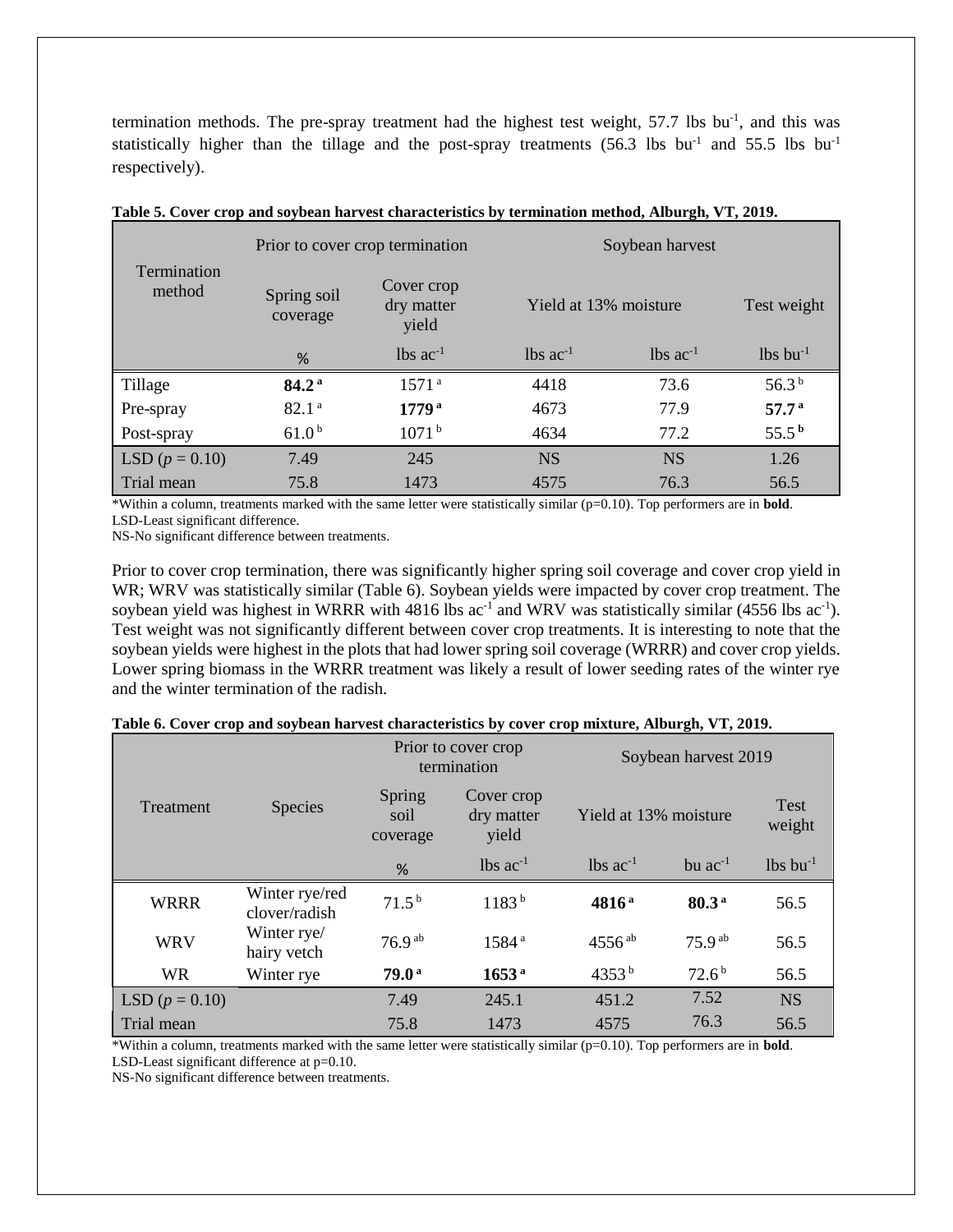Soils were analyzed for soil nitrate-N  $(NO<sub>3</sub>)$  concentration every other week starting from 23-May (time of planting) through mid-July (Table 7, Figure 1). There were significant differences in soil nitrate-N concentrations between the cover crop termination methods. The tillage treatment had statistically higher concentrations of soil nitrate-N throughout the time of soil sampling. By the last week of soil sampling, the pre-spray treatment had a soil nitrate-N concentration that was statistically similar to the tillage treatment. The post-spray treatment consistently had the lowest concentration of soil nitrate-N.

|                           | Soil nitrate- $N(NO_3, ppm)$ |                   |                   |                   |  |  |
|---------------------------|------------------------------|-------------------|-------------------|-------------------|--|--|
| <b>Termination</b> method | Late<br>May                  | Early<br>June     | Mid-Late<br>June  | Early-Mid<br>July |  |  |
| Tillage                   | 13.0 <sup>a</sup>            | 33.6 <sup>a</sup> | 44.2 <sup>a</sup> | $46.4^{\text{a}}$ |  |  |
| Pre-spray                 | 9.57 <sup>b</sup>            | 17.9 <sup>b</sup> | 29.3 <sup>b</sup> | 39.7 <sup>a</sup> |  |  |
| Post-spray                | $3.54^{\circ}$               | 6.75 $^{\circ}$   | 12.0 <sup>c</sup> | 16.1 <sup>b</sup> |  |  |
| LSD $(p = 0.10)$          | 3.18                         | 9.05              | 10.9              | 10.9              |  |  |
| Trial mean                | 8.71                         | 19.4              | 28.5              | 34.1              |  |  |

|  |  | Table 7. Soil nitrate-N (NO <sub>3</sub> ) by cover crop termination method, Alburgh, VT, 2019. |  |  |
|--|--|-------------------------------------------------------------------------------------------------|--|--|
|  |  |                                                                                                 |  |  |

\*Within a column, treatments marked with the same letter were statistically similar (p=0.10). Top performers are in **bold**. LSD-Least significant difference.

NS-No significant difference between treatments.

The concentration of soil nitrate-N starts off low for all treatments at the time of soybean planting in late May and continues to increase through the summer. Concentrations were highest for all treatments by mid-July (Figure 1). The release of nitrogen occurred very gradually in the post-spray treatment, and even by mid-July when soil nitrate-N concentrations peaked for the other two treatments, the concentration was still more than 2.5 times lower in the post-spray treatment. The slower mineralization of cover crop organic matter in herbicide terminated treatments did not impact soybean yields.